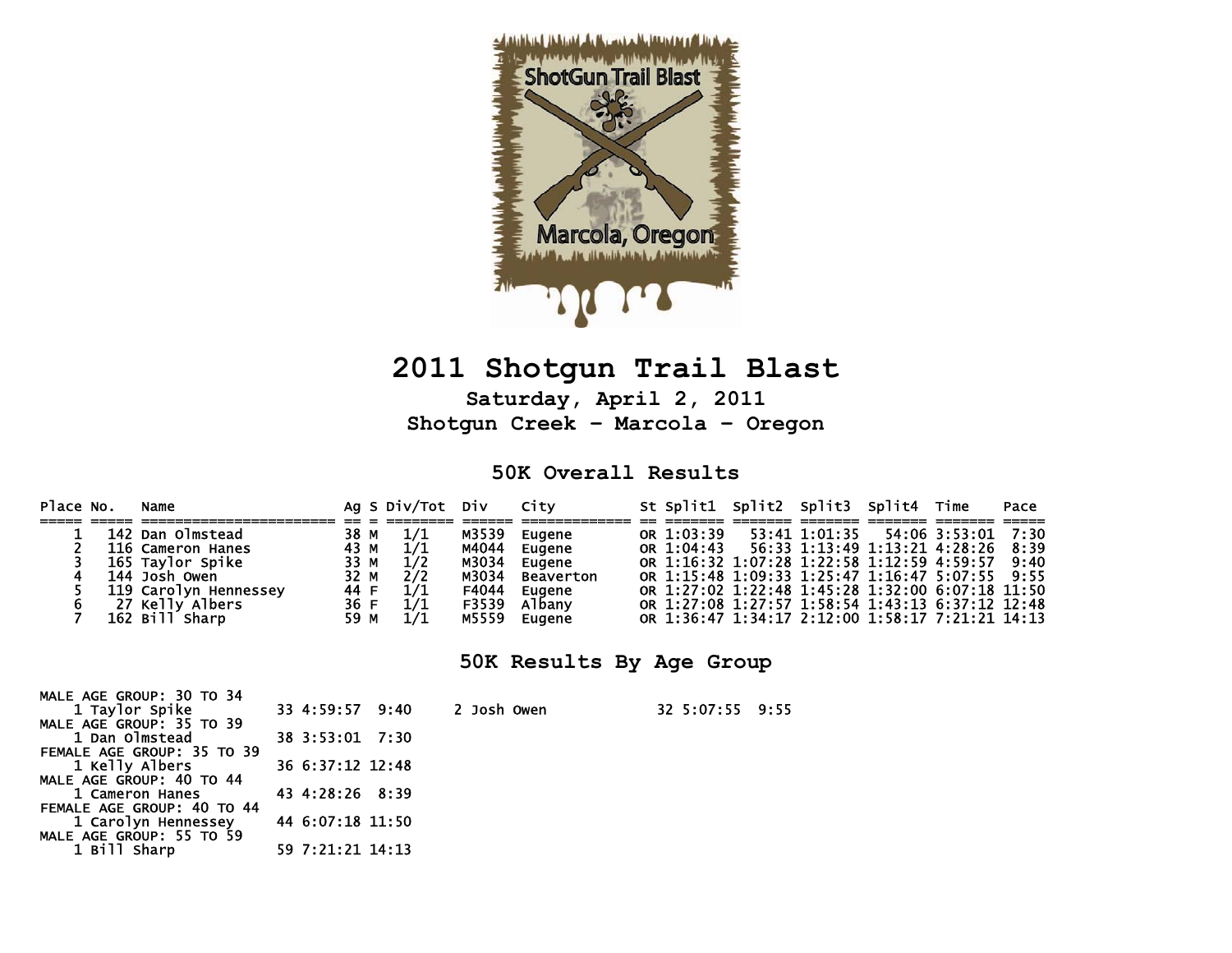#### **25K Overall Results**

| Place No. | ===== | Name<br>===<br>_____________________ | Ag<br>$== =$ | S Div/Tot | Div<br>$=$ $=$ $=$ $=$ $=$ $=$ | City<br>-------------- -- |           | St Split1<br>-------- -- | Split2                           | Time          | Pace  |
|-----------|-------|--------------------------------------|--------------|-----------|--------------------------------|---------------------------|-----------|--------------------------|----------------------------------|---------------|-------|
| 1         |       | 156 Seven Richmond                   | 36 M         | 1/3       | M3539                          | Albany                    | <b>OR</b> | 59:44                    |                                  | 56:19 1:56:03 | 7:29  |
| 2         |       | 111 Dave Florence                    | 43 M         | 1/7       | M4044                          | Canby                     |           | OR 1:01:31               |                                  | 56:50 1:58:21 | 7:38  |
| 3         |       | 137 Mark Moran                       | 44 M         | 2/7       | M4044                          | Eugene                    |           | OR 1:02:27               |                                  | 56:47 1:59:14 | 7:41  |
| 4         |       | 183 Rui Zhu                          | 34 M         | 1/8       | M3034                          | Salem                     |           | OR 1:03:25               |                                  | 56:21 1:59:46 | 7:43  |
| 5         |       | 110 Timothy Duringer                 | 34 M         | 2/8       | M3034                          | <b>Brownsville</b>        |           | OR 1:03:13               |                                  | 59:12 2:02:25 | 7:53  |
| 6         |       | 123 Bobby Jennings                   | 38 M         | 2/3       | M3539                          | Eugene                    |           | OR 1:05:26               |                                  | 59:08 2:04:34 | 8:02  |
| 7         |       | 145 Elijah Perkins                   | 30 M         | 3/8       | M3034                          | Eugene                    |           |                          | OR 1:03:21 1:02:26 2:05:47       |               | 8:06  |
| 8         |       | 107 Tim Cheek                        | 35 M         | 3/3       | M3539                          | Harrisburg                |           |                          | OR 1:01:45 1:05:19 2:07:04       |               | 8:11  |
| 9         |       | 185 Jeramy Martin                    | 34 M         | 4/8       | M3034                          | Springfield               |           |                          | OR 1:06:23 1:06:35 2:12:58       |               | 8:34  |
| 10        |       | 168 Shelley Stephenson               | 30 F         | 1/5       | F3034                          | Springfield               |           |                          | OR 1:09:28 1:04:56 2:14:24       |               | 8:40  |
| 11        |       | 180 Phillip Williams                 | 43 M         | 3/7       | M4044                          | Eugene                    |           |                          | OR 1:10:16 1:07:57 2:18:13       |               | 8:54  |
| 12        |       | 129 L. Cory Lemke                    | 50 M         | 1/4       | M5054                          | Eugene                    |           |                          | OR 1:11:06 1:07:17 2:18:23       |               | 8:55  |
| 13        |       | 147 David Pettigrew                  | 41 M         | 4/7       | M4044                          | Corvallis                 |           |                          | OR 1:14:41 1:05:42 2:20:23       |               | 9:03  |
| 14        |       | 175 Juline Walker                    | 26<br>F      | 1/3       | F2529                          | Florence                  |           |                          | OR 1:15:18 1:05:13 2:20:31       |               | 9:03  |
| 15        |       | 118 Coach Hendrickson                | 33<br>M      | 5/8       | M3034                          | Florence                  |           |                          | OR 1:15:20 1:05:12 2:20:32       |               | 9:03  |
| 16        |       | 44 Michelle Baumann                  | 28<br>-F     | 2/3       | F2529                          | Eugene                    |           |                          | OR 1:13:42 1:08:32 2:22:14       |               | 9:10  |
| 17        |       | 163 Karla Snyder                     | 38 F         | 1/3       | F3539                          | Eugene                    |           |                          | OR 1:19:15 1:08:20 2:27:35       |               | 9:31  |
| 18        |       | 114 Mike Gore                        | 32 M         | 6/8       | M3034                          | Springfield               |           |                          | OR 1:18:30 1:12:54 2:31:24       |               | 9:45  |
| 19        |       | 158 Carlos Romero                    | 47 M         | 1/3       | M4549                          | Canby                     | <b>OR</b> |                          | 1:18:16 1:15:13 2:33:29          |               | 9:53  |
| 20        |       | 154 David Rawlings                   | 43 M         | 5/7       | M4044                          | Wilsonville               |           |                          | OR 1:22:41 1:11:54 2:34:35       |               | 9:58  |
| 21        |       | 173 Jenifer Wadsworth                | 39<br>F      | 2/3       | F3539                          | Eugene                    |           |                          | OR 1:22:44 1:11:52 2:34:36       |               | 9:58  |
| 22        |       | 159 Wayne Rowe                       | 44 M         | 6/7       | M4044                          | Marcola                   |           |                          | OR 1:16:58 1:22:01 2:38:59       |               | 10:15 |
| 23        |       | 176 Lucky Warwick                    | 50 M         | 2/4       | M5054                          | Dexter                    |           |                          | OR 1:20:45 1:18:20 2:39:05       |               | 10:15 |
| 24        |       | 164 Gregory Spike                    | 62 M         | 1/1       | M6064                          | Eugene                    |           |                          | OR 1:22:02 1:19:42 2:41:44 10:25 |               |       |
| 25        |       | 174 Chad Wald                        | 28<br>M      | 1/1       | M2529                          | Springfield               |           |                          | OR 1:18:48 1:23:11 2:41:59 10:26 |               |       |
| 26        |       | 108 Norman Davis                     | 40 M         | 7/7       | M4044                          | Eugene                    |           |                          | OR 1:27:24 1:15:09 2:42:33       |               | 10:28 |
| 27        |       | 117 Victoria Hannan                  | 30 F         | 2/5       | F3034                          | Eugene                    |           |                          | OR 1:22:27 1:21:18 2:43:45 10:33 |               |       |
| 28        |       | 143 Michelle Olson                   | 38<br>F      | 3/3       | F3539                          | Portland                  |           |                          | OR 1:26:10 1:17:52 2:44:02 10:34 |               |       |
| 29        |       | 62 Kathleen Birkholz                 | 44 F         | 1/1       | F4044                          | Eugene                    |           |                          | OR 1:26:08 1:18:32 2:44:40 10:37 |               |       |
| 30        |       | 817 Eben Futral                      | 47 M         | 2/3       | M4549                          | Eugene                    |           |                          | OR 1:27:28 1:20:16 2:47:44 10:48 |               |       |
| 31        |       | 124 Jaime Rae Johnson                | 34 F         | 3/5       | F3034                          | Eugene                    |           |                          | OR 1:28:02 1:22:29 2:50:31 10:59 |               |       |
| 32        |       | 130 Gina Lucero                      | 33 F         | 4/5       | F3034                          | Eugene                    |           |                          | OR 1:28:04 1:23:49 2:51:53 11:04 |               |       |
| 33        |       | 131 Moises Lucero                    | 31 M         | 7/8       | M3034                          | Eugene                    |           |                          | OR 1:24:50 1:29:34 2:54:24 11:14 |               |       |
| 34        |       | 135 Larry Miller                     | 32 M         | 8/8       | M3034                          | Springfield               |           |                          | OR 1:27:31 1:33:57 3:01:28 11:41 |               |       |
| 35        |       | 109 Jennifer Duringer                | 34<br>-F     | 5/5       | F3034                          | <b>Brownsville</b>        |           |                          | OR 1:32:31 1:29:57 3:02:28 11:45 |               |       |
| 36        |       | 132 Kathleen Malekzadeh              | 51 F         | 1/2       | F5054                          | Eugene                    |           |                          | OR 1:39:21 1:35:07 3:14:28       |               | 12:32 |
| 37        |       | 133 Nabi Malekzadeh                  | 53 M         | 3/4       | M5054                          | Eugene                    |           |                          | OR 1:34:23 1:50:33               | 3:24:56 13:12 |       |
| 38        |       | 188 Greg Finch                       | 53 M         | 4/4       | M5054                          | Eugene                    |           |                          | OR 1:41:50 1:43:07 3:24:57 13:12 |               |       |
| 39        |       | 187 Debbie Finch                     | 52 F         | 2/2       | F5054                          | Eugene                    |           |                          | OR 1:42:32 1:42:41 3:25:13 13:13 |               |       |
| 40        |       | 149 Rex Prater                       | 46<br>M      | 3/3       | M4549                          | Eugene                    |           | OR 1:45:41 1:45:13       |                                  | 3:30:54 13:35 |       |
| 41        |       | 148 Karen Prater                     | 45<br>-F     | 1/1       | F4549                          | Eugene                    |           |                          | OR 1:45:35 1:45:19 3:30:54 13:35 |               |       |
| 42        |       | 127 Melissa Leach                    | 28 F         | 3/3       | F2529                          | Springfield               |           |                          | OR 2:02:09 2:04:28 4:06:37 15:53 |               |       |

## **25K Results By Age Group**

| MALE AGE GROUP: 25 TO 29   |                  |                     |                  |
|----------------------------|------------------|---------------------|------------------|
| 1 Chad Wald                | 28 2:41:59 10:26 |                     |                  |
| FEMALE AGE GROUP: 25 TO 29 |                  |                     |                  |
| 1 Juline Walker            | 26 2:20:31 9:03  | 3 Melissa Leach     | 28 4:06:37 15:53 |
| 2 Michelle Baumann         | 28 2:22:14 9:10  |                     |                  |
| MALE AGE GROUP: 30 TO 34   |                  |                     |                  |
| 1 Rui Zhu                  | 34 1:59:46 7:43  | 5 Coach Hendrickson | 33 2:20:32 9:03  |
| 2 Timothy Duringer         | 34 2:02:25 7:53  | <b>6 Mike Gore</b>  | 32 2:31:24 9:45  |
| 3 Elijah Perkins           | 30 2:05:47 8:06  | 7 Moises Lucero     | 31 2:54:24 11:14 |
| 4 Jeramy Martin            | 34 2:12:58 8:34  | 8 Larry Miller      | 32 3:01:28 11:41 |
|                            |                  |                     |                  |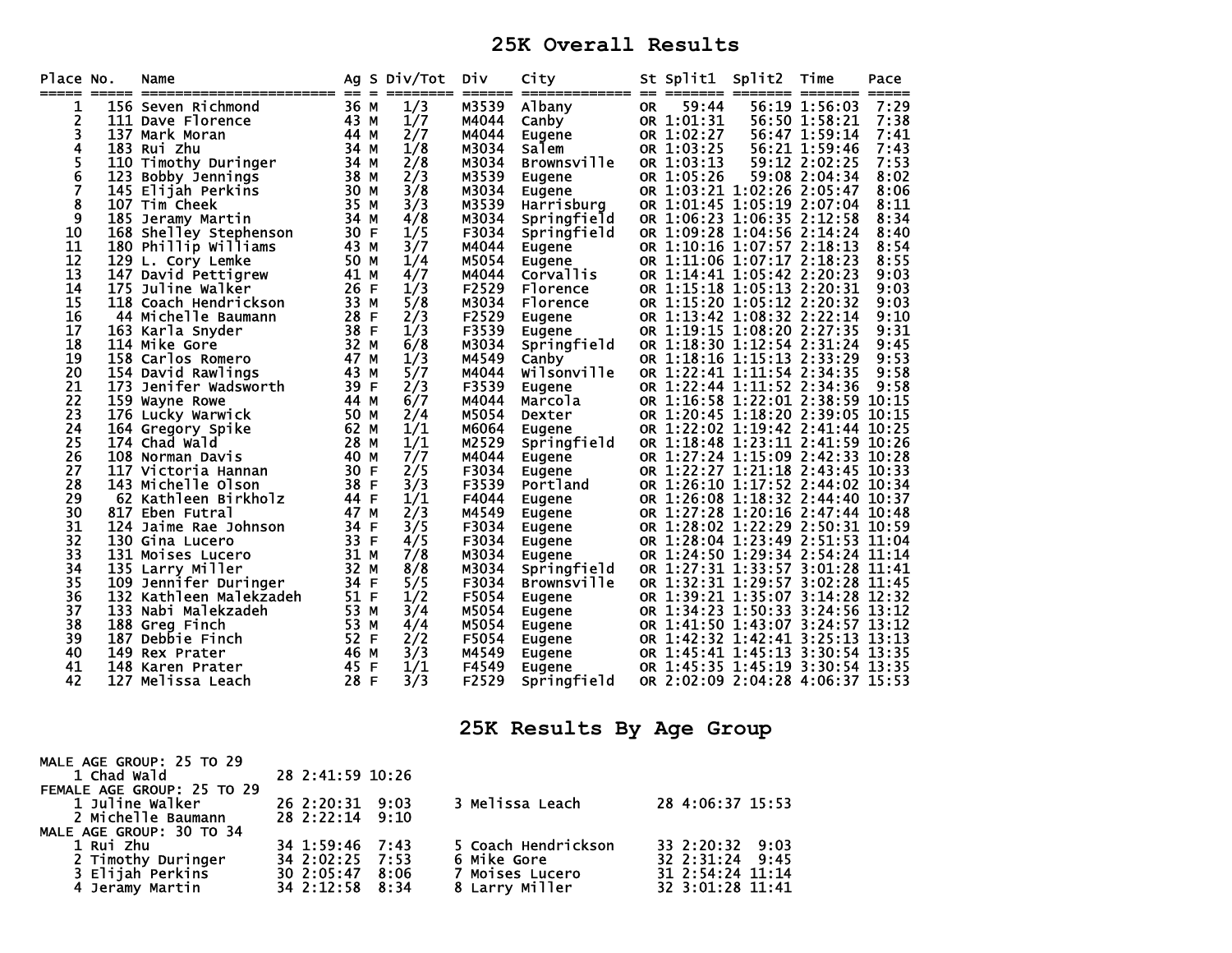| FEMALE AGE GROUP: 30 TO 34 |                  |      |                         |                  |
|----------------------------|------------------|------|-------------------------|------------------|
| 1 Shelley Stephenson       | 30 2:14:24 8:40  |      | 4 Gina Lucero           | 33 2:51:53 11:04 |
| 2 Victoria Hannan          | 30 2:43:45 10:33 |      | 5 Jennifer Duringer     | 34 3:02:28 11:45 |
| 3 Jaime Rae Johnson        | 34 2:50:31 10:59 |      |                         |                  |
| MALE AGE GROUP: 35 TO 39   |                  |      |                         |                  |
| 1 Seven Richmond           | 36 1:56:03       | 7:29 | 3 Tim Cheek             | 35 2:07:04 8:11  |
| 2 Bobby Jennings           | 38 2:04:34       | 8:02 |                         |                  |
| FEMALE AGE GROUP: 35 TO 39 |                  |      |                         |                  |
| 1 Karla Snyder             | 38 2:27:35       | 9:31 | <b>3 Michelle Olson</b> | 38 2:44:02 10:34 |
| 2 Jenifer Wadsworth        | 39 2:34:36       | 9:58 |                         |                  |
| MALE AGE GROUP: 40 TO 44   |                  |      |                         |                  |
| 1 Dave Florence            | 43 1:58:21 7:38  |      | 5 David Rawlings        | 43 2:34:35 9:58  |
| 2 Mark Moran               | 44 1:59:14       | 7:41 | 6 Wayne Rowe            | 44 2:38:59 10:15 |
| 3 Phillip Williams         | 43 2:18:13       | 8:54 | 7 Norman Davis          | 40 2:42:33 10:28 |
| 4 David Pettigrew          | 41 2:20:23       | 9:03 |                         |                  |
| FEMALE AGE GROUP: 40 TO 44 |                  |      |                         |                  |
| 1 Kathleen Birkholz        | 44 2:44:40 10:37 |      |                         |                  |
| MALE AGE GROUP: 45 TO 49   |                  |      |                         |                  |
| 1 Carlos Romero            | 47 2:33:29 9:53  |      | 3 Rex Prater            | 46 3:30:54 13:35 |
| 2 Eben Futral              | 47 2:47:44 10:48 |      |                         |                  |
| FEMALE AGE GROUP: 45 TO 49 |                  |      |                         |                  |
| 1 Karen Prater             | 45 3:30:54 13:35 |      |                         |                  |
| MALE AGE GROUP: 50 TO 54   |                  |      |                         |                  |
| 1 L. Cory Lemke            | 50 2:18:23 8:55  |      | 3 Nabi Malekzadeh       | 53 3:24:56 13:12 |
| 2 Lucky Warwick            | 50 2:39:05 10:15 |      | 4 Greg Finch            | 53 3:24:57 13:12 |
| FEMALE AGE GROUP: 50 TO 54 |                  |      |                         |                  |
| 1 Kathleen Malekzadeh      | 51 3:14:28 12:32 |      | 2 Debbie Finch          | 52 3:25:13 13:13 |
| MALE AGE GROUP: 60 TO 64   |                  |      |                         |                  |
| 1 Gregory Spike            | 62 2:41:44 10:25 |      |                         |                  |

### **10K Overall Results**

| Place No.       |     | Name                       |    |   | Ag S Div/Tot | Div   | City                     |           | St Time          | Pace                       |
|-----------------|-----|----------------------------|----|---|--------------|-------|--------------------------|-----------|------------------|----------------------------|
| 1               |     | 816 Ted Helvoigt           | 42 | м | 1/2          | M4044 | <b>Eugene</b>            | OR        | 47:00            | 7:34                       |
|                 |     | 814 Todd Bosworth          | 53 | M | 1/1          | M5054 | Eugene                   | <b>OR</b> | 47:14            | 7:37                       |
|                 |     | 815 Ayren Spinner          | 38 | M | 1/3          | M3539 | Eugene                   | <b>OR</b> | 49:14            | 7:56                       |
| 4               |     | 160 Stephanie Rushton      | 37 | F | 1/4          | F3539 | Eugene                   | <b>OR</b> | 49:54            | 8:02                       |
|                 |     | 171 Lynn Swanson           | 58 | F | 1/2          | F5559 | Cottage Grove            | <b>OR</b> | 53:16            | 8:35                       |
| 6               |     | 113 Barry Gordon           | 37 | M | 2/3          | M3539 | <b>Eugene</b>            | 0R        | 53:17            | 8:35                       |
| 7               | 189 | Robert Rotert              | 28 | M | 1/2          | M2529 | Eugene                   | <b>OR</b> | 57:28            | 9:15                       |
| 8               |     | 810 Markus Bethel          | 41 | М | 2/2          | M4044 | Eugene                   | OR        | 59:44            | 9:37                       |
| 9               |     | 122 Richard Jackson-Gistel | 49 | М | 1/2          | M4549 | Eugene                   |           | OR 1:00:26       | 9:44                       |
| 10              | 177 | Kari Westlund              | 49 | F | 1/2          | F4549 | Veneta                   |           | OR 1:00:42       | 9:47                       |
| 11              |     | 21 Tim Adair               | 31 | M | 1/1          | M3034 | Springfield              |           | OR 1:00:50       | 9:48                       |
| 12              |     | 184 Candace Lovato         | 36 | F | 2/4          | F3539 | Springfield              |           | OR 1:03:13       | 10:11                      |
| 13              | 813 | Heather Notenboom          | 40 | F | 1/4          | F4044 | Eugene                   |           | OR 1:03:14       | 10:11                      |
| 14              | 59  | Karla Bengtson             | 41 | F | 2/4          | F4044 | Cottage Grove OR 1:03:15 |           |                  | $\textbf{10}: \textbf{11}$ |
| 15              |     | 139 Angie Oliver           | 29 | F | 1/1          | F2529 | Albany                   |           | OR 1:03:19       | 10:12                      |
| 16              |     | 141 Jeremiah Oliver        | 25 | M | 2/2          | M2529 | Corvallis                |           | OR 1:03:20       | 10:12                      |
| 17              |     | 138 Billie Moser           | 46 | F | 2/2          | F4549 | Springfield              |           | OR 1:07:06 10:48 |                            |
| 18              | 179 | Michael Willeford          | 47 | M | 2/2          | M4549 | Creswell                 |           | OR 1:09:36 11:13 |                            |
| 19              |     | 172 Milagra Tyler          | 40 | F | 3/4          | F4044 | Eugene                   |           | OR 1:12:40       | 11:42                      |
| $\frac{20}{21}$ |     | 112 Kathy Gibbs            | 59 | F | 2/2          | F5559 | Eugene                   |           | OR 1:14:23       | 11:59                      |
|                 | 186 | Keith McConnell            | 67 | М | 1/1          | M6569 | Eugene                   |           | OR 1:14:23 11:59 |                            |
| 22              | 161 | Tami Schroeder             | 38 | F | 3/4          | F3539 | Cottage Grove            |           | OR 1:17:37       | 12:30                      |
| 23              |     | 812 Mike Welch             | 35 | M | 3/3          | M3539 | <b>Brownsville</b>       |           | OR 1:18:59       | 12:43                      |
| 24              |     | 136 Sheila Miller          | 32 | F | 1/1          | F3034 | Springfield              |           | OR 1:19:48       | 12:51                      |
| 25              |     | 32 Jessica Balesteri       | 39 | F | 4/4          | F3539 | Eugene                   |           | OR 1:24:13       | 13:34                      |
| 26              |     | 811 Tina Saxe              | 41 | F | 4/4          | F4044 | <b>Brownsville</b>       |           | OR 1:33:23 15:02 |                            |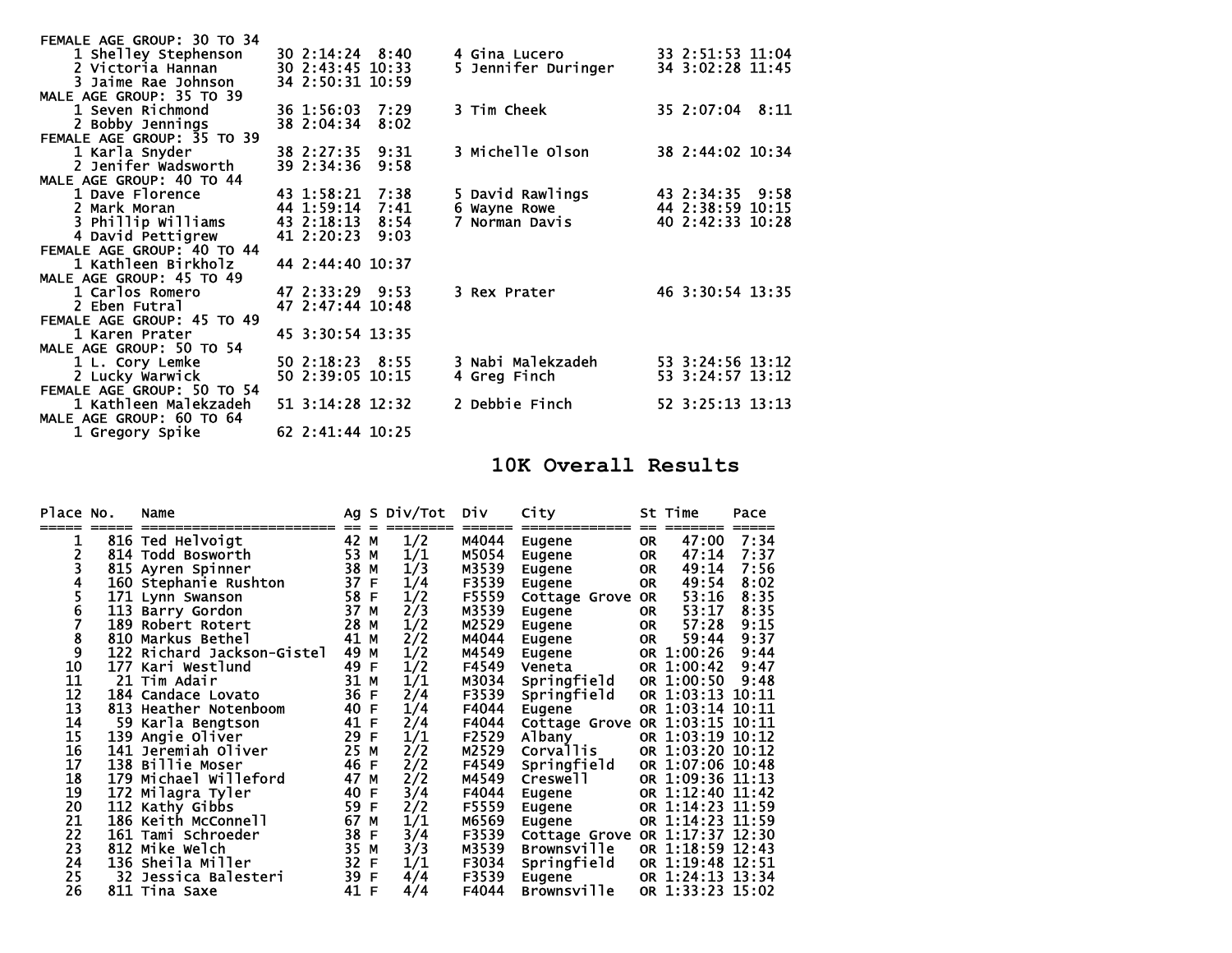| MALE AGE GROUP: 25 TO 29   |      |                  |                |                     |    |                  |  |
|----------------------------|------|------------------|----------------|---------------------|----|------------------|--|
| 1 Robert Rotert            | 28.  |                  | $57:28$ $9:15$ | 2 Jeremiah Oliver   |    | 25 1:03:20 10:12 |  |
| FEMALE AGE GROUP: 25 TO 29 |      |                  |                |                     |    |                  |  |
| 1 Angie Oliver             |      | 29 1:03:19 10:12 |                |                     |    |                  |  |
| MALE AGE GROUP: 30 TO 34   |      |                  |                |                     |    |                  |  |
| 1 Tim Adair                |      | 31 1:00:50 9:48  |                |                     |    |                  |  |
| FEMALE AGE GROUP: 30 TO 34 |      |                  |                |                     |    |                  |  |
| 1 Sheila Miller            |      | 32 1:19:48 12:51 |                |                     |    |                  |  |
| MALE AGE GROUP: 35 TO 39   |      |                  |                |                     |    |                  |  |
| 1 Ayren Spinner            | 38   | 49:14 7:56       |                | 3 Mike Welch        |    | 35 1:18:59 12:43 |  |
| 2 Barry Gordon             | 37   | 53:17            | 8:35           |                     |    |                  |  |
| FEMALE AGE GROUP: 35 TO 39 |      |                  |                |                     |    |                  |  |
| 1 Stephanie Rushton        | 37 - | 49:54 8:02       |                | 3 Tami Schroeder    |    | 38 1:17:37 12:30 |  |
| 2 Candace Lovato           |      | 36 1:03:13 10:11 |                | 4 Jessica Balesteri |    | 39 1:24:13 13:34 |  |
| MALE AGE GROUP: 40 TO 44   |      |                  |                |                     |    |                  |  |
| 1 Ted Helvoigt             | 42   | 47:00 7:34       |                | 2 Markus Bethel     | 41 | 59:44 9:37       |  |
| FEMALE AGE GROUP: 40 TO 44 |      |                  |                |                     |    |                  |  |
| 1 Heather Notenboom        |      | 40 1:03:14 10:11 |                | 3 Milagra Tyler     |    | 40 1:12:40 11:42 |  |
| 2 Karla Bengtson           |      | 41 1:03:15 10:11 |                | 4 Tina Saxe         |    | 41 1:33:23 15:02 |  |
| MALE AGE GROUP: 45 TO 49   |      |                  |                |                     |    |                  |  |
| 1 Richard Jackson-Giste    |      | 49 1:00:26 9:44  |                | 2 Michael Willeford |    | 47 1:09:36 11:13 |  |
| FEMALE AGE GROUP: 45 TO 49 |      |                  |                |                     |    |                  |  |
| 1 Kari Westlund            |      | 49 1:00:42       | 9:47           | 2 Billie Moser      |    | 46 1:07:06 10:48 |  |
| MALE AGE GROUP: 50 TO 54   |      |                  |                |                     |    |                  |  |
| 1 Todd Bosworth            | 53.  |                  | 47:14 7:37     |                     |    |                  |  |
| FEMALE AGE GROUP: 55 TO 59 |      |                  |                |                     |    |                  |  |
| 1 Lynn Swanson             | 58   |                  | 53:16 8:35     | 2 Kathy Gibbs       |    | 59 1:14:23 11:59 |  |
| MALE AGE GROUP: 65 TO 69   |      |                  |                |                     |    |                  |  |
| 1 Keith McConnell          |      | 67 1:14:23 11:59 |                |                     |    |                  |  |

**5K Overall Results** 

| Place No. | Name                    |      |   | Ag S Div/Tot | Div   | City             |           | St Time          | Pace |
|-----------|-------------------------|------|---|--------------|-------|------------------|-----------|------------------|------|
|           |                         |      |   |              |       |                  |           |                  |      |
|           | 170 Calvin Swanson      | 46   | М | 1/1          | M4549 | Cottage Grove OR |           | 29:52            | 9:37 |
|           | 120 Ryan Hockema        | 35   | М | 1/1          | M3539 | Springfield      | 0R        | 29:54            | 9:38 |
|           | 146 Amy Peterson        | 27 F |   | 1/2          | F2529 | Eugene           | <b>OR</b> | 37:55 12:13      |      |
|           | 169 Brittany Stepnioski | 24 F |   | 1/2          | F2024 | Eugene           | 0R        | 37:56 12:13      |      |
|           | 181 Ethen Wolf          | 09   | M | 1/1          | M0110 | Eugene           | <b>OR</b> | 38:11 12:18      |      |
|           | 153 Nora Quick          | 11 F |   | 1/1          | F1114 | Eugene           | <b>OR</b> | 40:45 13:07      |      |
|           | 150 Ethan Quick         | 14   | M | 1/1          | M1114 | Eugene           | <b>OR</b> | 41:40 13:25      |      |
| 8         | 152 Michael Quick       | 51   | M | 1/1          | M5054 | Eugene           | <b>OR</b> | 41:41 13:25      |      |
| 9         | 125 Allison Jordan      | 24 F |   | 2/2          | F2024 | Eugene           | <b>OR</b> | 43:38 14:03      |      |
| 10        | 151 Mary Quick          | 50 F |   | 1/1          | F5054 | Eugene           | <b>OR</b> | 47:04 15:09      |      |
| 11        | 121 Shana Hockema       | 40 F |   | 1/2          | F4044 | Springfield      | OR.       | 47:11 15:12      |      |
| 12        | 178 Holly Willeford     | 44 F |   | 2/2          | F4044 | Creswell         | <b>OR</b> | 58:12 18:44      |      |
| 13        | 182 Freedom Wolf        | 07 F |   | 1/1          | F0110 | Eugene           | OR.       | 58:39 18:53      |      |
| 14        | 166 Melissa Stclair     | 29 F |   | 2/2          | F2529 | Springfield      |           | OR 1:01:15 19:43 |      |
| 15        | 167 Zackery Stclair     | 29   | М | 1/1          | M2529 | Springfield      |           | OR 1:01:16 19:44 |      |